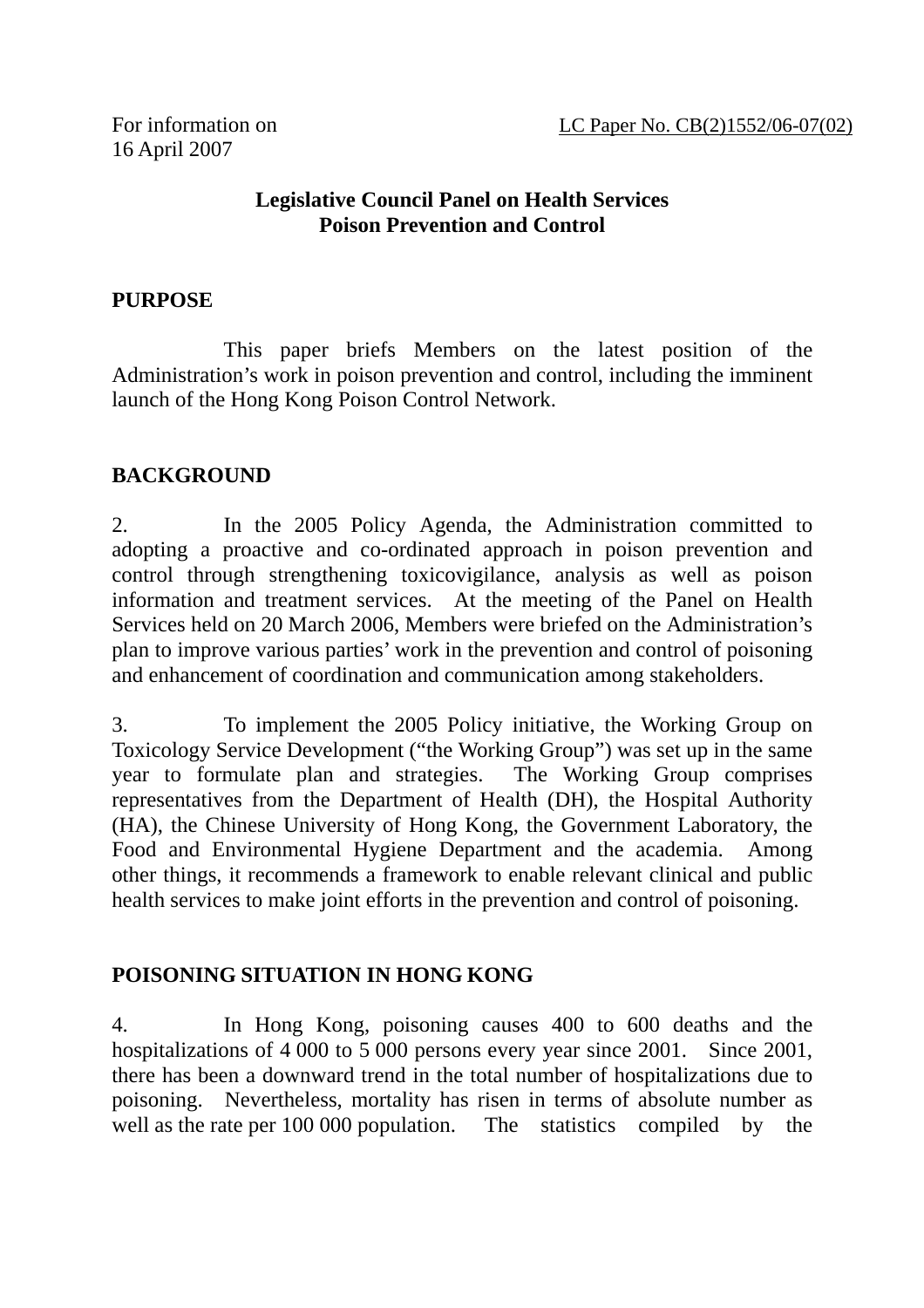Accident and Emergency Departments (AEDs) of the six key public hospitals<sup>1</sup> show that some 16% of the poisoning cases handled by them were caused by accidental poisoning, which should be preventable. Among all poisoning cases handled by these  $AEDs^2$ , 77% were related to drug poisoning (western or Chinese medicine). Others were caused by household products (6%), alcohols (7%), bites and envenomations (4%) and environmental chemicals (1%).

## **LATEST DEVELOPMENTS**

5. The Working Party and all stakeholders have been working closely to enhance the services for poison prevention and control. They will also establish an infrastructure which will enable better coordination and communication among various functional units.

## **Launching of the Hong Kong Poison Control Network**

6. The Hong Kong Poison Control Network, an infrastructure for poison prevention and control in Hong Kong, will be launched on 21 April 2007. Its design has taken into account the health needs and circumstances of the local population as well as overseas experience. Reference is also drawn from the World Health Organization (WHO) model of "Poison Control Centre". An Expert Panel comprising selected local and overseas experts in fields related to poisoning will be set up under the Network to provide expert advice.

7. The mission of the Network is to reduce the morbidity and mortality associated with poisoning through public and professional education and collaboration with local and international stakeholders and experts. It will enhance the existing services in a coordinated and collaborative manner. Such services include poison information service, treatment, laboratory analytical service and toxicovigilance.

## *Composition of the Poison Control Network*

8. The Network consists of a Coordinating Committee, an Expert Panel and four functional units, including –

 $\overline{a}$ 

<sup>&</sup>lt;sup>1</sup> The six key public hospitals are Queen Mary Hospital, Pamela Youde Nethersole Eastern Hospital, Prince of Wales Hospital, Princess Margaret Hospital, Tuen Mun Hospital and United Christian Hospital. They receive about half of the accident and emergency cases in Hong Kong. The statistics cited in the paragraph were collected from July 2005 to September 2006.

<sup>&</sup>lt;sup>2</sup> Statistics on food poisoning is not included in the analysis.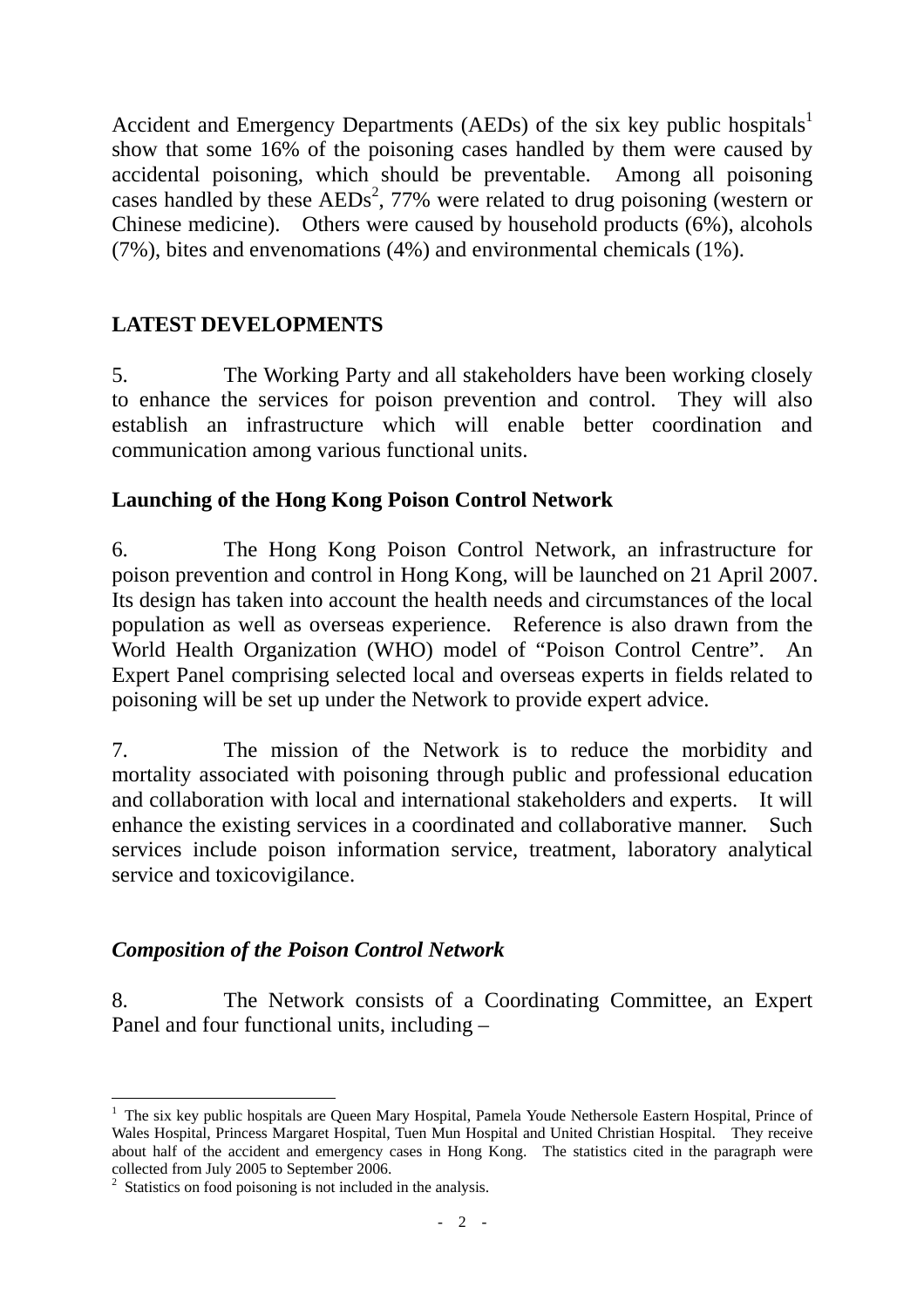- (a) the Hong Kong Poison Information Centre at the United Christian Hospital (UCH) ("the Poison Information Centre");
- (b) the Poison Treatment Centre at the Prince of Wales Hospital (PWH) ("the Treatment Centre");
- (c) the Toxicology Reference Laboratory at the Princess Margaret Hospital (PMH); and
- (d) the Toxicovigilance Section of DH.

## A chart showing the key components of the Network is at the **Annex**.

## Coordinating Committee

9. The Coordinating Committee chaired by DH oversees the operation of the Network. Its members are drawn from the four functional units, the academia and relevant Government departments.

## Expert Panel

 $\frac{1}{2}$ 

10. The Expert Panel comprises experts in the prevention and control of poisoning. They include distinguished faculty members of overseas and local universities, physicians of different disciplines, and experts from the Mainland and other parts of the world. Given the importance of public interface in the poison prevention and control work, knowledge and expertise on consumer education are highly relevant. Hence, a representative of the Consumer Council has been invited to be a Member of the Expert Panel. The Expert Panel will be formed when the Network is formally launched.

11. The Panel will provide scientific inputs and expert advice through ad-hoc Working Groups on specific subjects. It will also advise on measures to address the adverse human health effects due to exposure to hazardous substances and suggest research to support the development of evidence-based public health measures to prevent and control poisoning in Hong Kong.

#### Functional Units

12. The work of the four functional units of the Network is set out in the ensuing paragraphs.

## *Hong Kong Poison Information Centre at the United Christian Hospital*

13. It is important to provide updated local toxicological information to health care professionals to enable the best care for patients and to avoid unnecessary hospital admission. The Poison Information Centre provides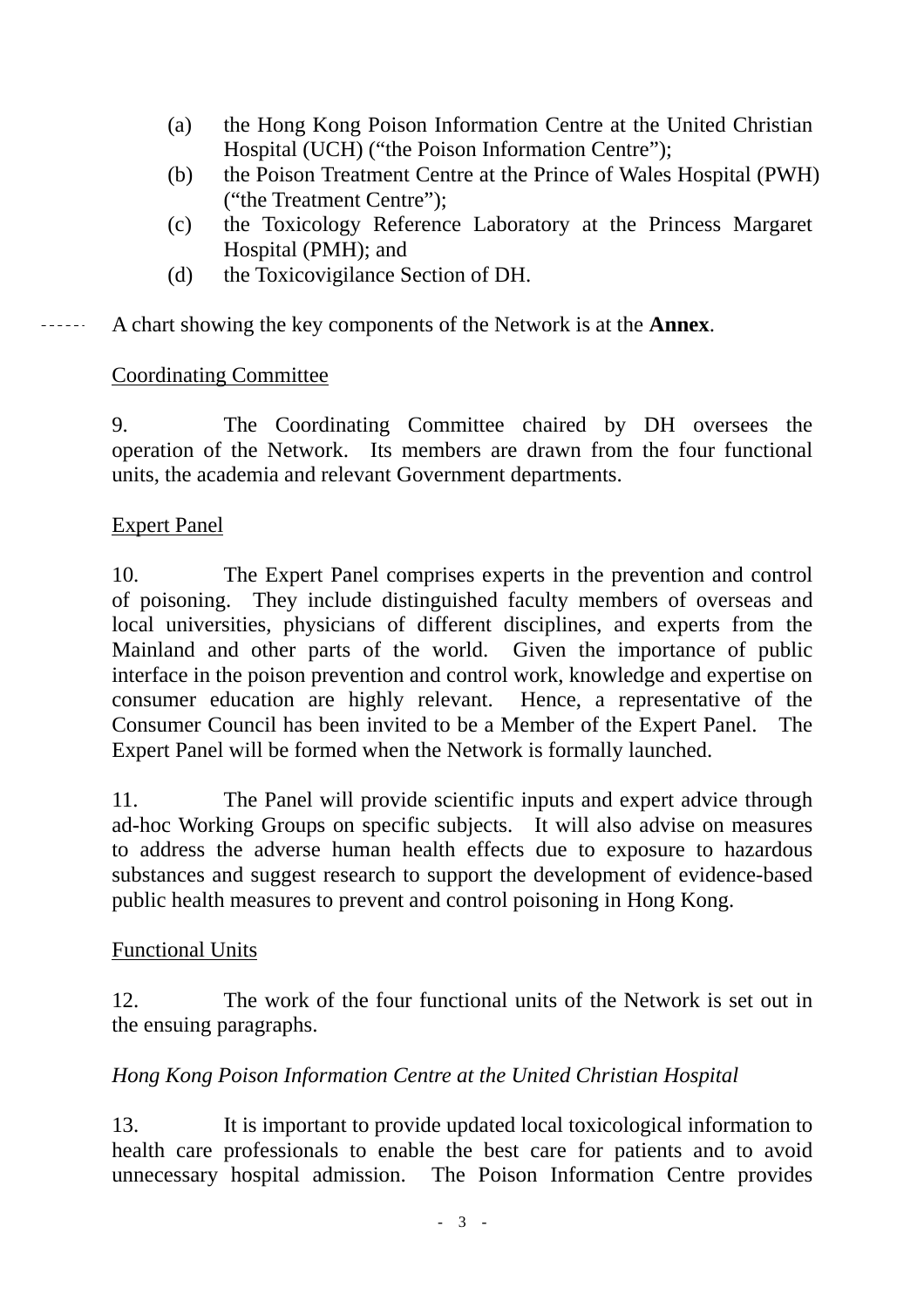poison information and management advice for health care workers. At present, duty medical staff at the Poison Information Centre provides toxicology phone consultation service to health care professionals. In 2006, the Centre handled 562 enquiries and consultations.

14. Information obtained from the phone consultations and the analysis of the clinical outcomes of the patients concerned will be kept in a database. The data will then be shared with the Toxicovigilance Section of DH for surveillance purpose. The Poison Information Centre will also produce and disseminate to frontline clinical staff the monographs on toxins of local importance to keep them abreast of developments.

15. To enhance its service, the Poison Information Centre has extended the service hours of its phone consultation service from 12 hours per day (9 a.m. to 9 p.m.) to 15 hours per day (9 a.m. to midnight) since April 2007. The service will be further improved in July 2007 when the consultation service will be provided round-the-clock.

# *The Poison Treatment Centre at the Prince of Wales Hospital*

16. The Poison Treatment Centre functions as a tertiary referral centre for patients with unusual poisoning and provides consultation on the management of patients with acute poisoning for other hospitals. In addition, it provides general and specialist training in clinical pharmacology and therapeutics.

## *The Toxicology Reference Laboratory at the Princess Margaret Hospital*

17. The Toxicology Reference Laboratory provides general screening and target toxin analysis. Noting the importance of accurate and timely reporting of poisoning or adverse drug events, the Toxicology Reference Laboratory has strengthened its linkage with the Cluster Toxicology<br>Laboratories of HA. Apart from the tertiary level clinical toxicology Apart from the tertiary level clinical toxicology laboratory service, it also provides consultative service to other laboratories and health care professionals. In 2006, the Toxicology Reference Laboratory handled a total of 518 referrals and 13 consultations.

## *The Toxicovigilance Section of DH*

18. A Toxicovigilance Section has been set up in DH since January 2007. It is responsible for enhancing epidemiological surveillance, investigating and implementing control measures on poisoning outbreaks, keeping track of novel poisonous substances and the epidemiology of new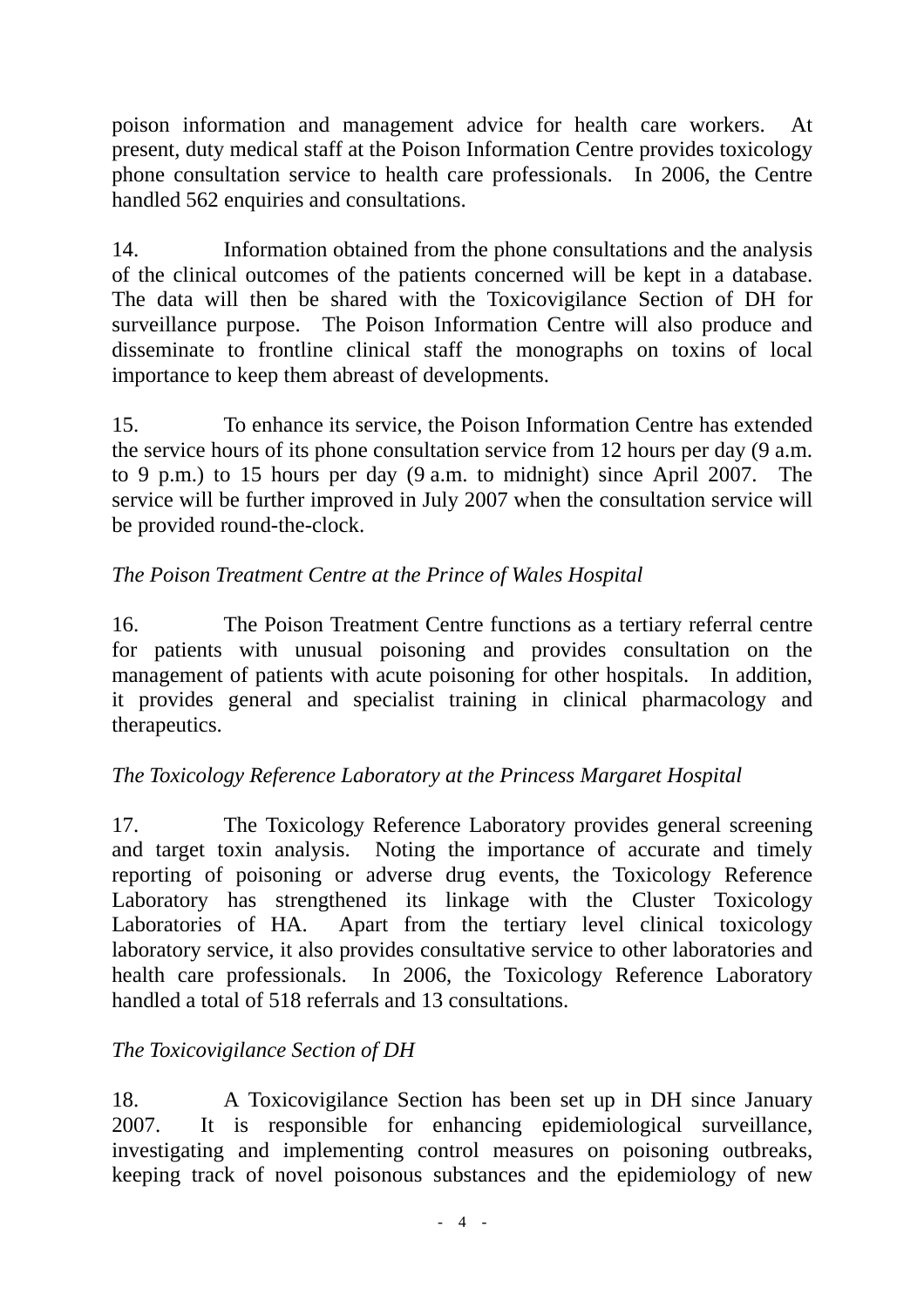forms of poisoning, assessing the health risks of toxins of significant public health concern and making timely risk communication to the public. The Section investigates poisoning incidents within 24 hours of notification by HA and other health care professionals, gives health advice to relevant parties and ensures timely institution of public health measures.

19. Since July 2005, DH has been collecting data from poisoned patients seeking medical assistance at AEDs of the six key public hospitals. Such information enables DH to keep track of novel poisonous substances; study the epidemiology of new forms of poisoning; and work out an overall picture of the poisoning risks in the community. This would facilitate DH in recommending and implementing public health measures. To improve the coverage of the database, the Section is planning to expand its data capture area from the AEDs of the six key public hospitals to the AEDs of other public hospitals in early 2008.

- 20. As for risk communication
	- (a) a notification and alert system on major poisoning incidents has been established among DH, AEDs, hospital laboratories and other clinical departments. These parties hold monthly meetings and exchange information during investigations;
	- (b) an online quarterly publication "Poisoning.Comm" has been published since January 2006. Each issue consists of feature articles on poisoning agents, case reports and surveillance statistics. The publication is mainly for consumption by local health care professionals. Press briefing is held when each issue of "Poisoning.Comm" is published; and
	- (c) important messages are disseminated to the public through the distribution of pamphlets, fact sheets and posters and health talks. Public announcements on poisoning cases are made as appropriate to raise the public's alertness to possible poisoning risks.

#### **Resources for the Initiative**

21. In 2005-06 and 2006-07, about \$26 million funding was provided to HA for the initial enhancement of its poison prevention and control work. The amount included a one-off funding of \$16 million and a recurrent funding of \$10 million. To further strengthen the work, an additional funding of \$24 million per year has been earmarked for HA and DH in the coming three years from 2007-08.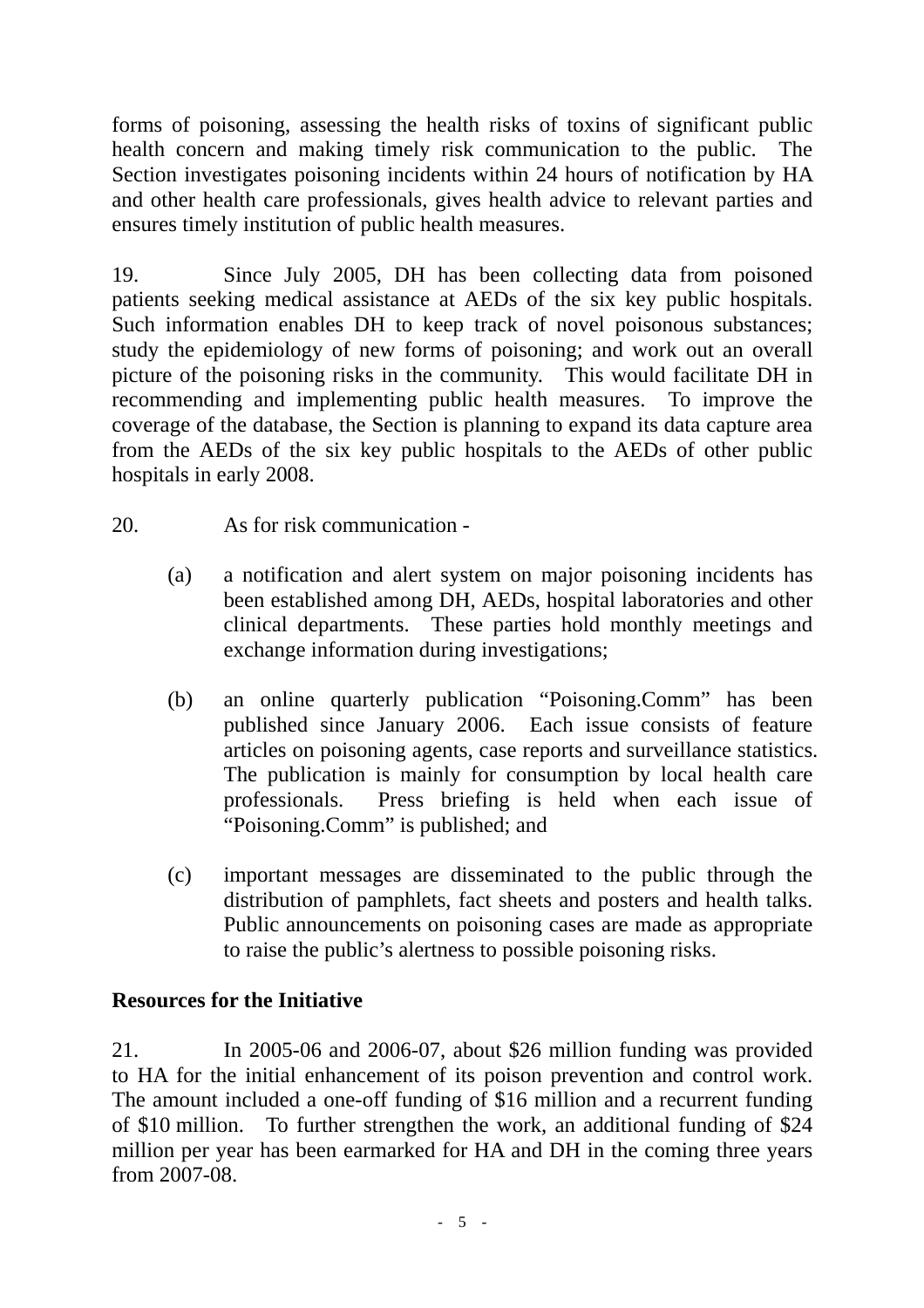## **NEXT STEP**

22. The launching of the Hong Kong Poison Control Network will be a significant move in strengthening Hong Kong's work in the prevention and control of poisoning. We expect the Network's workload and complexity of its work to increase as we enhance our work in this area. The Coordinating Committee will evaluate the effectiveness of the above-mentioned services and the coordination among the functional units; and consider, where necessary, additional control strategies taking into account operational experience.

Health, Welfare and Food Bureau Department of Health Hospital Authority April 2007